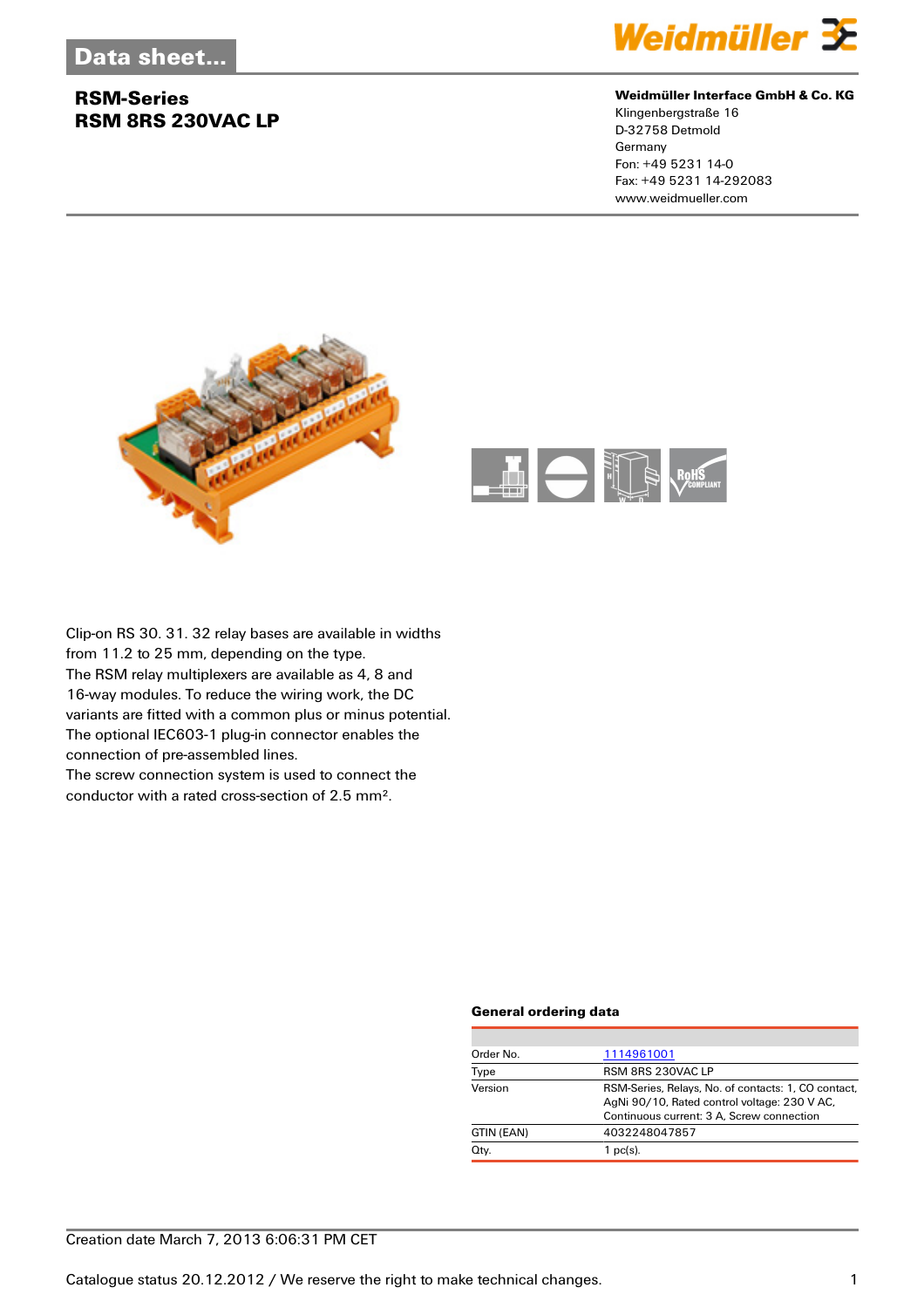### **RSM-Series RSM 8RS 230VAC LP**

# **Technical data**



### **Weidmüller Interface GmbH & Co. KG**

Klingenbergstraße 16 D-32758 Detmold Germany Fon: +49 5231 14-0 Fax: +49 5231 14-292083

| <b>Ratings</b>                                           |                            |                                                                  |                                                |
|----------------------------------------------------------|----------------------------|------------------------------------------------------------------|------------------------------------------------|
| Conductor connection system                              | Screw connection           | Humidity                                                         | 40 °C / 93 % rel. humidity,<br>no condensation |
| Wire cross-section, solid, max.                          | $2.5$ mm <sup>2</sup>      |                                                                  |                                                |
| <b>Dimensions and weights</b>                            |                            |                                                                  |                                                |
| Width                                                    | 145 mm                     | Height                                                           | 87 mm                                          |
| Depth                                                    | 76 mm                      | Net weight                                                       | 361g                                           |
| <b>Temperatures</b>                                      |                            |                                                                  |                                                |
|                                                          |                            |                                                                  |                                                |
| Operating temperature                                    | $-25$ °C+50 °C             | Storage temperature                                              | $-40 °C+60 °C$                                 |
| <b>Connection data</b>                                   |                            |                                                                  |                                                |
| Clamping range, rated connection                         | $2.5 \text{ mm}^2$         | Clamping range, rated connection, min. 0.5 mm <sup>2</sup>       |                                                |
| Clamping range, rated connection, max. 4 mm <sup>2</sup> |                            | Stripping length, rated connection                               | 8 mm                                           |
| Wire connection cross section, finely<br>stranded, max.  | $2.5$ mm <sup>2</sup>      |                                                                  |                                                |
| Input                                                    |                            |                                                                  |                                                |
|                                                          |                            |                                                                  |                                                |
| Rated control voltage                                    | 230 V AC                   | Rated current DC                                                 | 3 A                                            |
| Power rating                                             | 1.2 VA                     | Pull-in / drop-out current, AC coil                              | 4 mA / 1 mA                                    |
| Status indicator                                         | LED yellow                 |                                                                  |                                                |
| <b>Output</b>                                            |                            |                                                                  |                                                |
|                                                          |                            |                                                                  |                                                |
| Max. switching voltage, AC<br>making current             | 250 V<br>8 A               | Continuous current<br>Max. switching power                       | 3 A<br>2000 VA                                 |
| Switch-on delay                                          | $\leq 10$ ms               | Switch-off delay                                                 | ≤ 10 ms, = 10 ms                               |
| <b>Duration of Bounce</b>                                | $\leq$ 3 ms                | Min. switching power                                             | 250 mW                                         |
| Max. switching frequency at rated load                   | $0.1$ Hz                   |                                                                  |                                                |
| <b>Contact specifications</b>                            |                            |                                                                  |                                                |
|                                                          |                            |                                                                  |                                                |
| No. of contacts                                          | 1                          | Contact design                                                   | CO contact                                     |
| <b>Contact material</b>                                  | AgNi 90/10                 | Mechanical service life                                          | 30 x 10 <sup>6</sup> switching cycles          |
| Electrical service life of AC coil                       | $> 7x103$ Switching cycles | Electrical service life, DC coil                                 | $> 5x105$ switching cycles                     |
| <b>Insulation coordination</b>                           |                            |                                                                  |                                                |
|                                                          |                            |                                                                  |                                                |
| Rated voltage                                            | 250V                       | Clearance and creepage distances for<br>control side - load side | $>3$ mm                                        |
| Impulse withstand voltage                                | 4 kV                       | Protection degree                                                | <b>IP 20</b>                                   |
| Pollution severity                                       | $\overline{2}$             | Surge voltage category                                           | III                                            |
| <b>Other technical data</b>                              |                            |                                                                  |                                                |
| Version                                                  | Relay coupler              | Status indicator                                                 | LED yellow                                     |
| Free-wheel diode                                         | No                         |                                                                  |                                                |
|                                                          |                            |                                                                  |                                                |